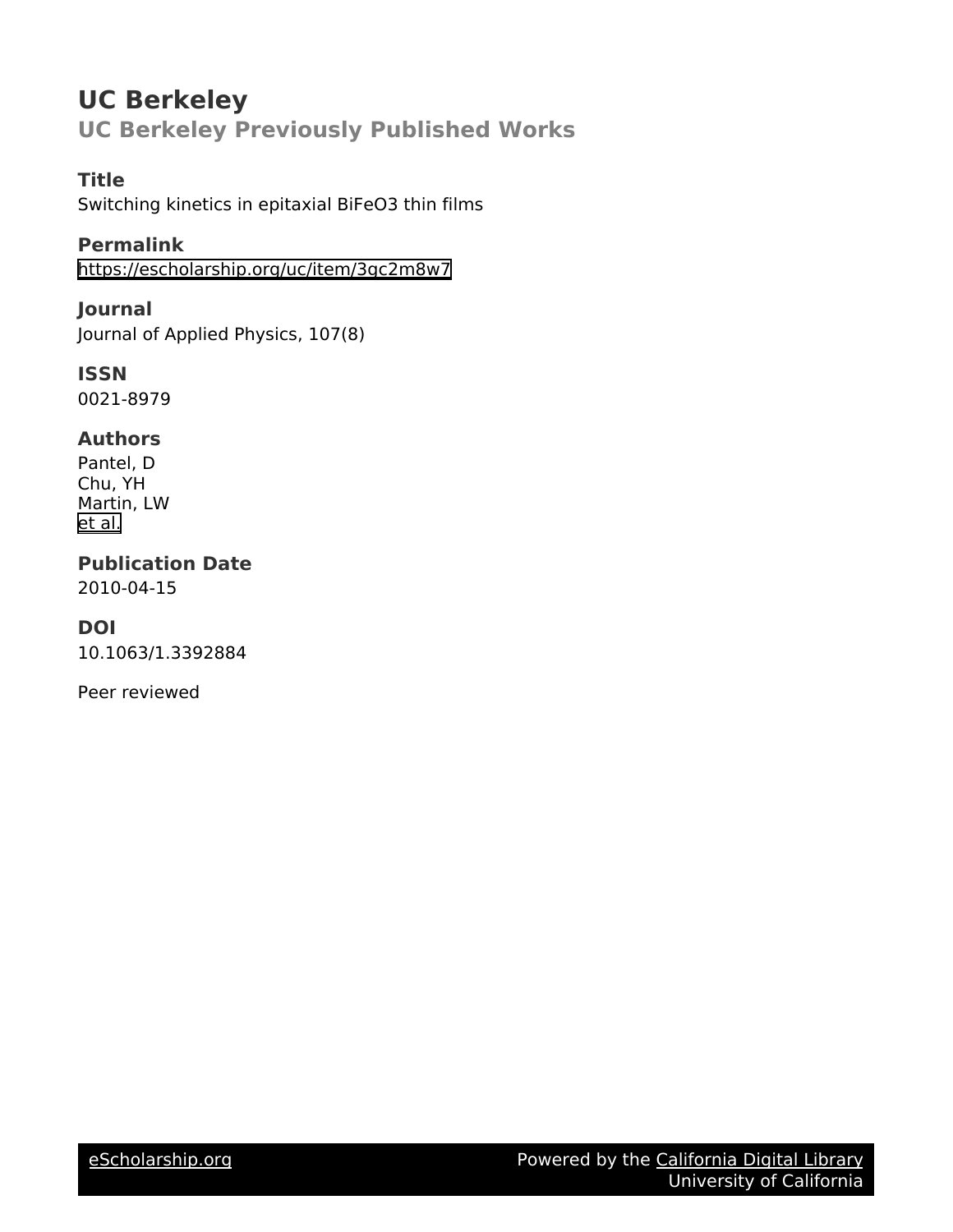# **Switching kinetics in epitaxial BiFeO<sub>3</sub> thin films**

Daniel Pantel,<sup>1,a)</sup> Ying-Hao Chu,<sup>2</sup> Lane W. Martin,<sup>3,4</sup> Ramamoorthy Ramesh,<sup>4</sup> Dietrich Hesse,<sup>1</sup> and Marin Alexe<sup>1</sup>

1 *Max-Planck-Institute of Microstructure Physics, Weinberg 2, 06120 Halle, Germany*

2 *Department of Materials Science and Engineering, National Chiao Tung University, Hsinchu, Tawain 30010, Republic of China*

3 *Department of Materials Science and Engineering, University of Illinois, Urbana-Champaign, Urbana, Illinois 61801, USA*

4 *Materials Science Division, Lawrence Berkeley National Laboratory, Berkeley, California 94720 and Departments of Materials Science and Engineering and Department of Physics, University of California, Berkeley, California 94720, USA*

(Received 8 December 2009; accepted 18 March 2010; published online 27 April 2010)

The switching kinetics in epitaxial (001)-, (110)-, and (111)-oriented BiFeO<sub>3</sub> thin films were investigated as a function of applied field and time. It was found that the ferroelectric switching behavior obeys the Kolmogorov–Avrami–Ishibashi theory only in the high field range. The detailed behavior depends on the film orientation. A comparison with standard systems, such as epitaxial  $Pb(Zr_{0.2}Ti_{0.8})O_3$  films, reveals some similarities as well as some differences. For instance, the presence of 109° and 71° ferroelastic domain walls might be ruled out as the source of the decrease in switched polarization at low applied fields, in contrast to what is the case for a/c domain walls in tetragonal Pb(Zr<sub>0.2</sub>Ti<sub>0.8</sub>)O<sub>3</sub>. © 2010 American Institute of Physics. [doi[:10.1063/1.3392884](http://dx.doi.org/10.1063/1.3392884)]

### **I. INTRODUCTION**

The switching kinetics between the different stable polarization states in ferroelectric single crystals is usually described theoretically by the Kolmogorov–Avrami–Ishibashi  $(KAI)$  model.<sup>1,[2](#page-4-1)</sup> Basically, the KAI model assumes nucleation of domains at independent nucleation centers followed by growth and coalescence of domains. The underlying processes are affected by extended structural defects and point defects. $3-6$  It was previously shown that the switching kinetics in epitaxial tetragonal  $Pb(Zr_{0.2}Ti_{0.8})O_3$   $[PZT(20/80)]$ ferroelectric thin films basically obeys the KAI model in many cases but the specific parameters or more generally the applicability of such a model for this case depends on the domain structure of the film. $^{6}$  A high density of 90 $^{\circ}$  ferroelastic domain walls leads to a nucleation-limited switching model, which applies mostly to polycrystalline films, rather than a KAI model. $6$  In this letter we report on the switching kinetics in epitaxial  $BiFeO<sub>3</sub>$  (BFO) thin films.

BFO is a single phase multiferroic with transition temperatures well above room temperature ferroelectric Curie temperature  $\sim$ 1103 K and antiferromagnetic Néel temperature  $\sim$  643 K).<sup>[8](#page-4-5)[,9](#page-4-6)</sup> The lattice structure at room temperature is a rhombohedrally distorted simple cubic perovskite with polarization parallel to one of the four pseudo-cubic body diagonals  $(\langle 111 \rangle)^{10}$  $(\langle 111 \rangle)^{10}$  $(\langle 111 \rangle)^{10}$  Due to the rhombohedral structure there are four different structural variants present in BFO leading to eight possible polarization directions and three different types of domain walls, namely 180° ferroelectric, 109° and 71° ferroelastic domain walls in which not only the polarization direction but also the direction of lattice distortion changes.<sup>11[,12](#page-4-9)</sup> The polarization within the domains can be switched by an applied electric field. Polarization switching in BFO is especially important because it might also switch the antiferromagnetic orientation, necessary for magnetoelectric coupling. $^{13}$ 

### **II. EXPERIMENTAL PROCEDURE**

300 nm thick (001)-, (110)-, and (111)-oriented BFO films were grown on  $SrRuO<sub>3</sub>/SrTiO<sub>3</sub>$  (SRO/STO) substrates with corresponding orientations by pulsed laser deposition. An epitaxial SRO top electrode was deposited and the resulting SRO/BFO/SRO trilayer was patterned into circular capacitors with an area of 750  $\mu$ m<sup>2</sup> each. Details on growth process and structural investigations including x-ray diffraction  $(XRD)$  on similar films are published elsewhere.<sup>15</sup>

Ferroelectric hysteresis loops were measured by integrating the current response of a capacitor excited by a 1 kHz triangular voltage pulse applied with an aixACCT TF Analyzer 2000.

The polarization switching was performed using voltage pulse trains similar to Ref. [7,](#page-4-4) i.e., we used rectangular pulses. After establishing an initial, fully switched positive state (polarization pointing toward the bottom electrode) a negative switching pulse with variable width *t* between 20 ns and 1 s (rise time 5 ns) and variable amplitude of the switching field *E* between 100 and 250 kV/cm was applied. Subsequently, the switched polarization was measured by integrating the current during a positive pulse of high amplitude  $(2 \mu s, 330)$ kV/cm) which led to a fully switched positive state and was corrected for nonswitching contributions. Please note that we measured fully relaxed remnant switched polarization due to the time delay between switching and measuring pulse. The above described method is similar to the standard PUND Positive switching pulse, Up voltage response, Negative a)Electronic mail: dpantel@mpi-halle.mpg.de. switching pulse, Down voltage response).<sup>[14](#page-4-12)</sup><br>switching pulse, Down voltage response).<sup>14</sup>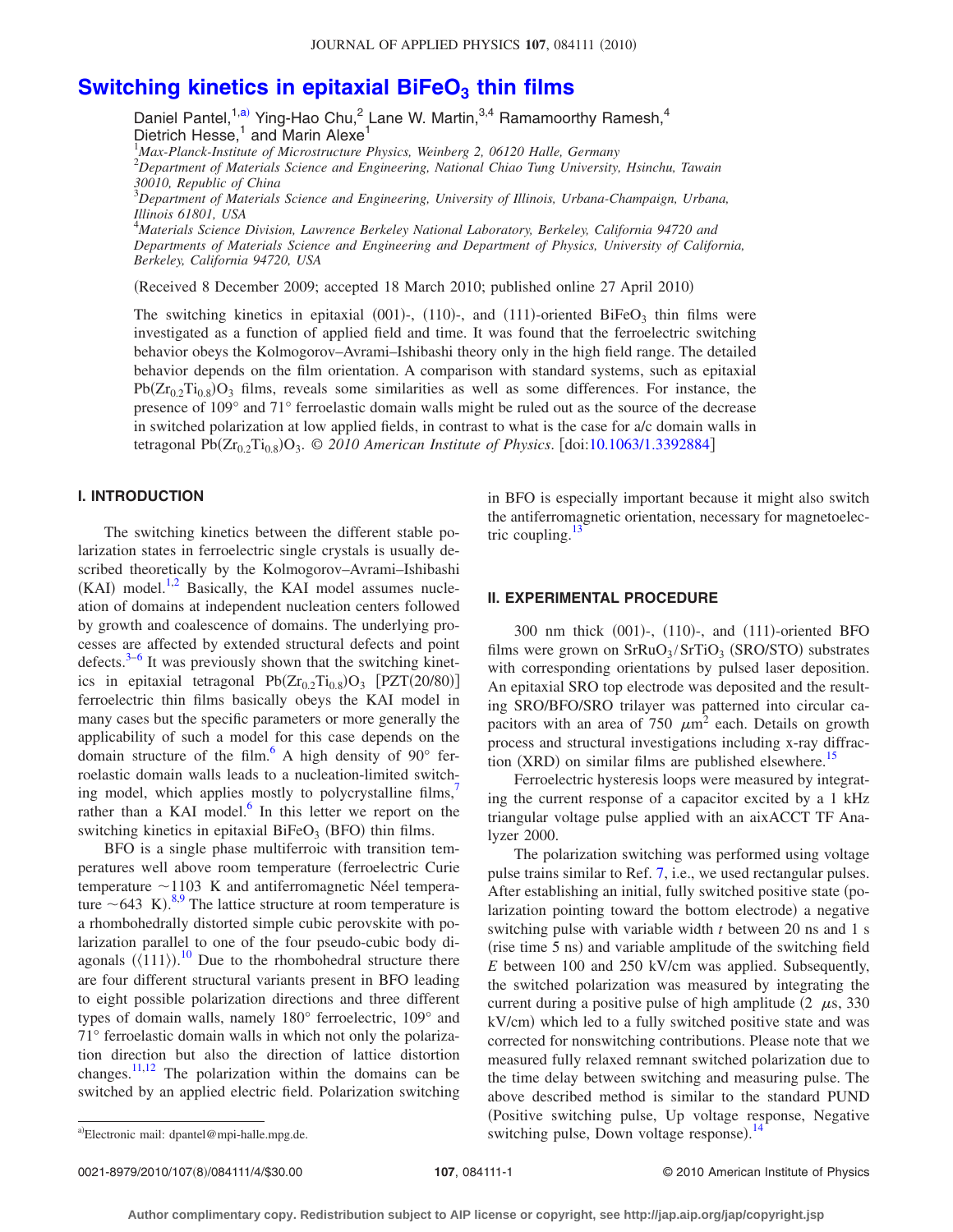<span id="page-2-0"></span>

FIG. 1. (Color online) Ferroelectric hysteresis measurement at 1 kHz for (001)-, (110)-, and (111)-oriented BFO films (squares, circles, and triangles, respectively); (a) polarization  $P$  and (b) and corresponding current  $I$  vs electrical field *E*.

#### **III. EXPERIMENTAL RESULTS**

With respect to the structural properties and the domain structure, as probed by piezoresponse force microscopy (not shown here), the present BFO films resemble those measured in Ref. [15.](#page-4-11) All films were found to be single phase and fully epitaxial by XRD studies. The (111)-oriented film exhibits only one structural variant and 180° ferroelectric domain walls with an initial single domain state. The (110)-oriented film shows two structural variants whereas all four possible structural variants appear in the (001)-oriented film. In both (110)- and (001)-oriented films  $109^\circ$  and  $71^\circ$  ferroelastic and 180° ferroelectric domain walls can be observed. Therefore, depending on the film orientation, different ferroelectric (180°) or ferroelastic (71°and 109°) switching processes are allowed. The only difference to Ref. [15](#page-4-11) is the mosaiclike domain structure shown by the present (001)-oriented film instead of a stripelike domain pattern shown by those films.<sup>16</sup>

Figure  $1(a)$  $1(a)$  shows the fully saturated polarization versus electrical field loops for the three different orientations and Fig. [1](#page-2-0)(b) the corresponding current versus electric field characteristics. Although there is a small contribution of leakage visible in the opening of the polarization loops at high fields), the current peaks, which are given by the displacive current due to ferroelectric switching, are rather symmetric with respect to the voltage polarity. The coercive field is increasing from (001)- over (110)- to (111)-oriented BFO and the shape of the switching peaks is remarkably different for the different orientations.

The switching peak of (001)-BFO is rather symmetrical and the edges are smoothly decreasing and falling, respectively, whereas the current peak for (111)-oriented BFO is characterized by a smooth increase followed by a sharp drop. In contrast to both other orientations the (110)-BFO features two distinct current peaks and a rather steep increase fol-

<span id="page-2-1"></span>

FIG. 2. (Color online) Switched polarization  $P$  as a function of switching time *t* for different electric fields *E* measured on 300 nm thick epitaxial BFO films with (a)  $(001)$ , (b)  $(110)$ , and  $(c)$   $(111)$  orientations. Solid lines are fits to the KAI model. The applied fields are 117 kV/cm,  $\triangle$ 133 kV/cm,  $\triangle$ 150 kV/cm,  $\blacktriangledown$ 167 kV/cm,  $\Diamond$  183 kV/cm,  $\triangle$ 200 kV/cm, and  $\triangleright$ 233 kV/cm (Not all measured curves are shown).

lowed by smoothly decreasing current. This difference in the switching current shape is a good indication of different switching kinetic but a detailed analysis is restricted to the squarelike pulses where a meaningful theoretical analysis is available.

Results of the switching measurements of the films are given in Fig. [2.](#page-2-1) The three BFO films show different remnant polarization  $P_s$  values due to different projections of the  $\langle 111 \rangle$ -polarization direction onto the film normal.<sup>17</sup> The measured saturated remnant polarization values, i.e., half the switched polarization for high fields and long exposure times, are 65  $\mu$ C/cm<sup>2</sup>, 90  $\mu$ C/cm<sup>2</sup>, and 105  $\mu$ C/cm<sup>2</sup> for a (001)-, (110)-, and (111)-oriented film, respectively, which are in agreement with values from the ferroelectric loops [Fig.  $1(a)$  $1(a)$ ] and the literature.<sup>17[–19](#page-4-15)</sup>

### **IV. DISCUSSION**

The switching data can be fit by the following equation of the KAI model, $^{1,2}$  $^{1,2}$  $^{1,2}$ 

$$
P(t) = 2PS{1 - \exp[-(t/t0)n]},
$$
\n(1)

where  $P_s$  is the saturated polarization,  $t_0$  is the characteristic switching time, and *n* is the effective dimension of domain growth, as shown by solid lines in Fig. [2.](#page-2-1) The electric field dependence of the fitting parameters  $P_s$ ,  $t_0$ , and *n* is shown in Fig. [3.](#page-3-0) It should be pointed out that the KAI model cannot explain the low field data  $(E<170 \text{ kV/cm})$  where  $n<1$ since *n* values smaller than 1 are not physically reasonable according to the KAI model. The KAI model assumes either a constant nucleation rate during switching (category I) or only latent nuclei and no new nucleation during switching (category II), leading to different effective dimensionalities.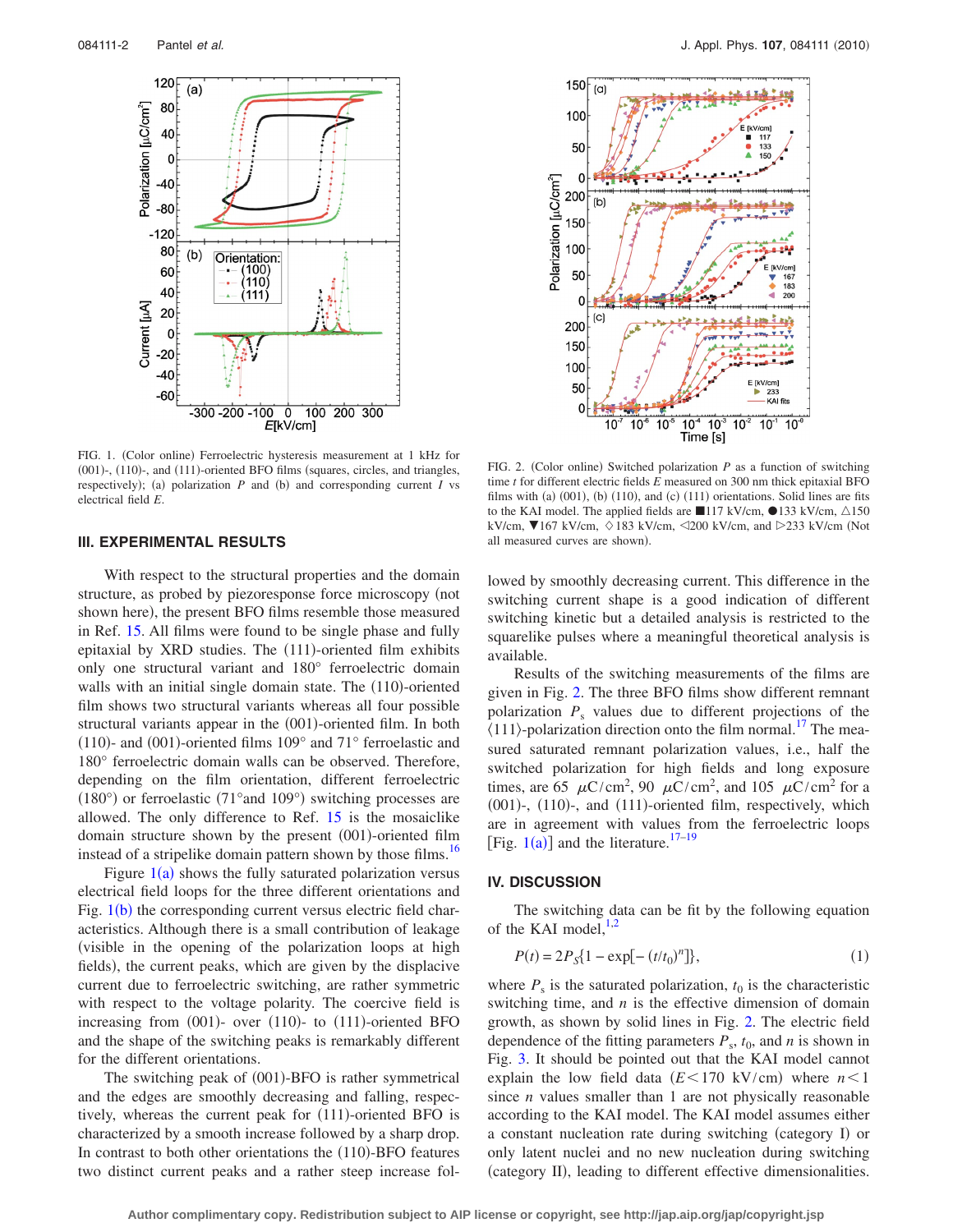<span id="page-3-0"></span>

FIG. 3. (Color online) Field dependence of the fitting parameters; (a) normalized polarization  $P_N$ , (b) dimensionality factor *n*, and (c) characteristic time  $t_0$  from the KAI model for  $(001)$ -,  $(110)$ -, and  $(111)$ -oriented BFO films from Fig. [2](#page-2-1) (squares, circles, and triangles, respectively).

Noninteger *n* values can occur due to mixing of the two categories but values smaller than 1 cannot be achieved by any kind of mixing of the categories. $1,20$  $1,20$ 

For all three BFO orientations an in-depth analysis of the extracted effective dimensionality  $n$  [Fig. [3](#page-3-0)(b)] yields a decrease in *n* from about 2, i.e., bidimensional in-plane domain growth (assuming category II) or one-dimensional (1D) growth (assuming category I), for the case of high fields to about 1, i.e., 1D in plane domain growth (category II), at lower fields similar to previously reported behavior in epi-taxial PZT(20/80) (Ref. [6](#page-4-3)) and PZT(40/60).<sup>[21](#page-4-17)</sup> At even lower fields  $(E<170 \text{ kV/cm})$  *n* drops substantially below 1, as discussed above. This cannot be explained by the KAI model but we may speculate that it is due to the internal fields which promote polarization switching at an early stage of the switching process and hinders it at a later stage.<sup>20</sup> Since *n* depends on the growth dimensionality and the nucleation rate,<sup>[22](#page-4-18)</sup> the field dependency of *n* strongly suggests changing switching kinetics.

It is noteworthy that the polarization of the (001)oriented film can be fully switched even at low fields *E*  $\approx$  117 kV/cm) after a sufficiently long waiting time (*t*  $\approx$  1 s), whereas the polarization reversal in the (110)- and 111--oriented films is complete only for high fields *E*  $>$  170 kV/cm). This could be related to the smaller coercive field for the (00[1](#page-2-0))-oriented film (see Fig. 1). However, polarization saturates for all applied fields but with a lower switched polarization value at lower fields (Fig. [2](#page-2-1)). The electric-field dependence of the saturated switched polarization, namely fitting parameter  $P_s$ , is given in Fig. [3](#page-3-0)(a). The switched polarization is almost independent of the applied field  $E$  for the  $(001)$ -oriented BFO film but the switched polarization for the other two orientations decreases with decreasing field to about 50% of the high field value below a

<span id="page-3-1"></span>TABLE I. Activation field  $\alpha_1$  and  $\alpha_2$  in the high and low field regimes, respectively, obtained from the fits (solid lines) in Fig. [2](#page-2-1)(c). For comparison, the values for epitaxial (001)-PZT are  $\alpha_1 = 800 \text{ kV/cm}$  and  $\alpha_2$  $= 1700$  kV/cm (Ref. [21](#page-4-17)).

| Orientation        | $\alpha_1$<br>(kV/cm) | $\alpha_2$<br>(kV/cm) |
|--------------------|-----------------------|-----------------------|
|                    | 520                   | 2700                  |
| $(001)$<br>$(110)$ | 630                   | 770                   |
| (111)              | 740                   | 290                   |

certain threshold field [Fig.  $3(a)$  $3(a)$ ]. This is particularly striking for the (111)-oriented film which contains only 180° ferroelectric domain walls. Therefore, the ferroelastic domain walls in BFO might be disregarded as the source of the decreased switched polarization with decreasing field. This is in contrast to the PZT(20/80) case where non-180 $^{\circ}$  domain walls, i.e., ferroelastic domain walls, were found to hinder switching at low fields.<sup>6</sup>

According to Kubel and Schmid,<sup>10</sup> the 180 $^{\circ}$  switching in BFO could be suppressed due to a large ion displacement related to the 180° switching. The same but to a smaller extend, applies to the  $109^\circ$  switching<sup>10</sup> and this could explain the similar effect in the (110)-oriented sample. This explanation is also in agreement with the observed coercive field dependence on the BFO-orientation (Fig. [1](#page-2-0)).

Other explanations could involve the depolarization field or back switching due to insufficient screening of the polarization after switching. Both mechanisms depend on the magnitude of polarization and are, therefore, more pronounced in (110)- and (111)-oriented films than in (001)oriented films. The depolarization field lowers the actual field accessible for complete switching since it is antiparallel to the polarization direction. Due to the linear dependence of the depolarization field on the polarization<sup>23</sup> this could hinder a complete switching at low fields for (110)- and (111)-oriented samples. Concerning screening, more charge has to be redistributed for higher polarizations which might not be possible at low fields.

Since the microstructure has a strong impact on the ferroelectric properties<sup>5</sup> and the domain structure of the BFO is due to strain imposed by the substrate, $15$  structural defects, e.g., dislocations, or the strain state, which is different for the different orientations,  $\frac{15}{2}$  might be another possible explanation for the reduced switched polarization at lower fields.

The decrease in *n*, the drop in switched polarization  $P_s$ and the transition between KAI and non-KAI switching are accompanied by discontinuities in the characteristic switching time  $t_0$  for BFO films on  $(110)$  and  $(111)$  substrates, whereas  $t_0$  is smooth for (001)-BFO films across the applied voltage range [Fig.  $3(c)$  $3(c)$ ].

The empirical law,

$$
t_0 \propto \exp(\alpha/E), \tag{2}
$$

with the activation field  $\alpha$  could fit the data as shown in Fig.  $3(c)$  $3(c)$ . The activation fields (see Table [I](#page-3-1)) are comparable with those of epitaxial  $PZT$ .<sup>6[,21](#page-4-17)</sup> Moreover, for all three film orientations the high and low field regions have different activation fields  $\alpha_1$  and  $\alpha_2$ , respectively, as for the PZT. This might